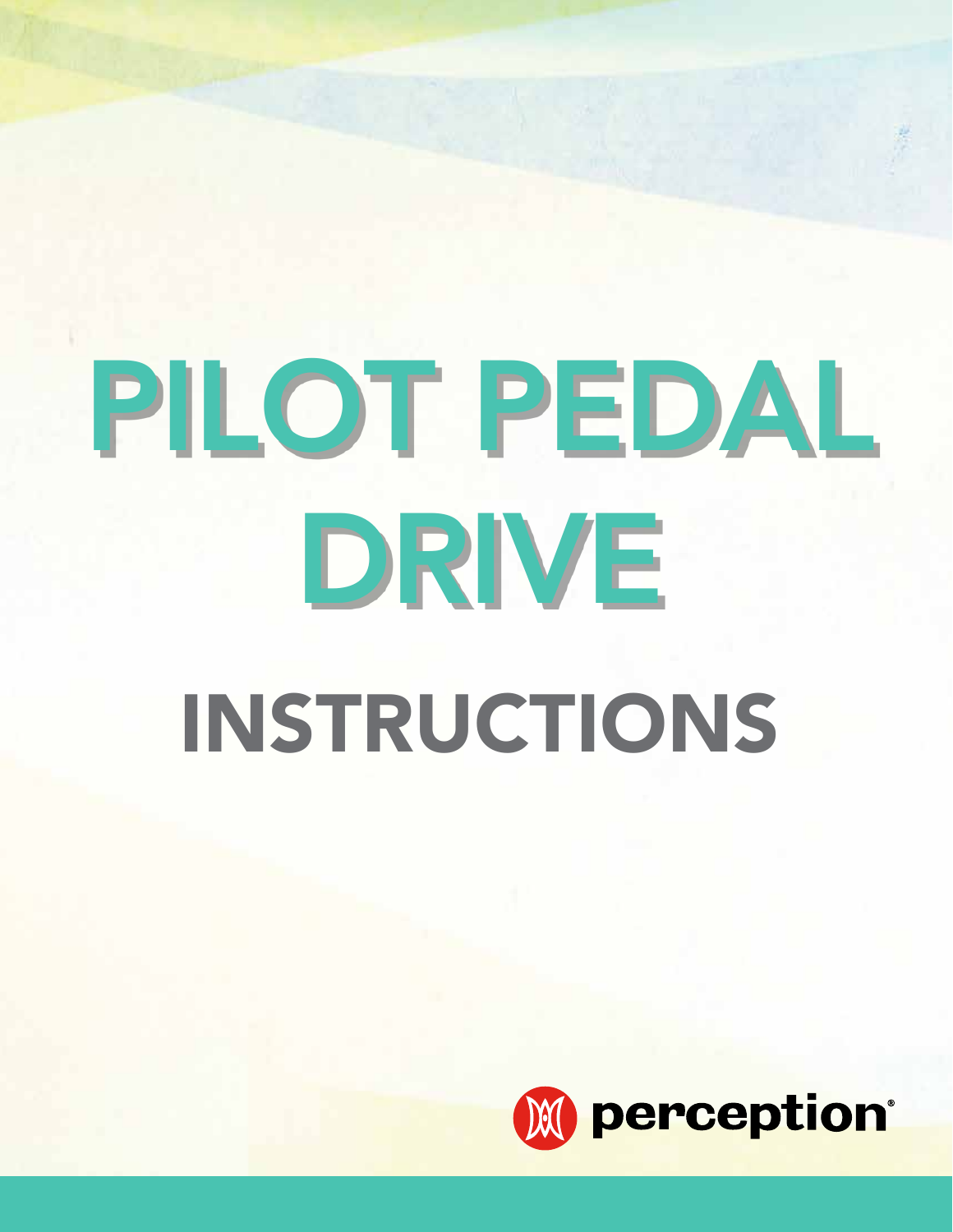# TABLE OF CONTENTS

| 1. INTRODUCTION                                                                                                                           | 1              |
|-------------------------------------------------------------------------------------------------------------------------------------------|----------------|
| 2. IMPORTANT SAFETY AND OPERATING INFORMATION                                                                                             | 1              |
| 3. EQUIPMENT                                                                                                                              | 2              |
| 3.1 Items Supplied                                                                                                                        | $\overline{2}$ |
| 3.2 Tools Required                                                                                                                        | 2              |
| 4. ASSEMBLY OF THE PEDAL DRIVE                                                                                                            | 3              |
| 4.1 Installing the Crank Arms to the Drive Unit                                                                                           | 3              |
| 4.2 Installing the Pedals to the Crank Arms                                                                                               | 4              |
| 5. INSTALLING THE PILOT PEDAL DRIVE TO YOUR KAYAK                                                                                         | 4              |
| 6. CONNECTING THE RUDDER AND STEERING CONTROL LINES                                                                                       | 5              |
| 6.1 Connecting the Rudder                                                                                                                 | 5              |
| 6.2 Connecting the Steering Lines                                                                                                         | 5              |
| 7. OPERATING THE PILOT PEDAL DRIVE                                                                                                        | 6              |
| 7.1 Deploying the Pedal Drive                                                                                                             | 6              |
| 7.2 Raising the Pedal Drive                                                                                                               | 6              |
| 7.3 Removing the Pedal Drive from Kayak                                                                                                   | 6              |
| 7.4 Using the Steering Control                                                                                                            | 7              |
| <b>8. CARE INSTRUCTIONS</b><br>8.1 General Care Advice, Maintenance and Corrosion Protection<br>8.2 Rinsing the System<br>8.3 Lubrication | 7<br>7<br>7    |
| 9. PILOT PEDAL DRIVE WARRANTY CONDITIONS                                                                                                  | 8              |
| 9.1 Warranty Process                                                                                                                      | 8              |
| 9.2 Extent of Warranty                                                                                                                    | 8              |
| 9.3 Limitations and Exclusions                                                                                                            | 8              |
| <b>10. PILOT KAYAK WARRANTY CONDITIONS</b>                                                                                                | 9              |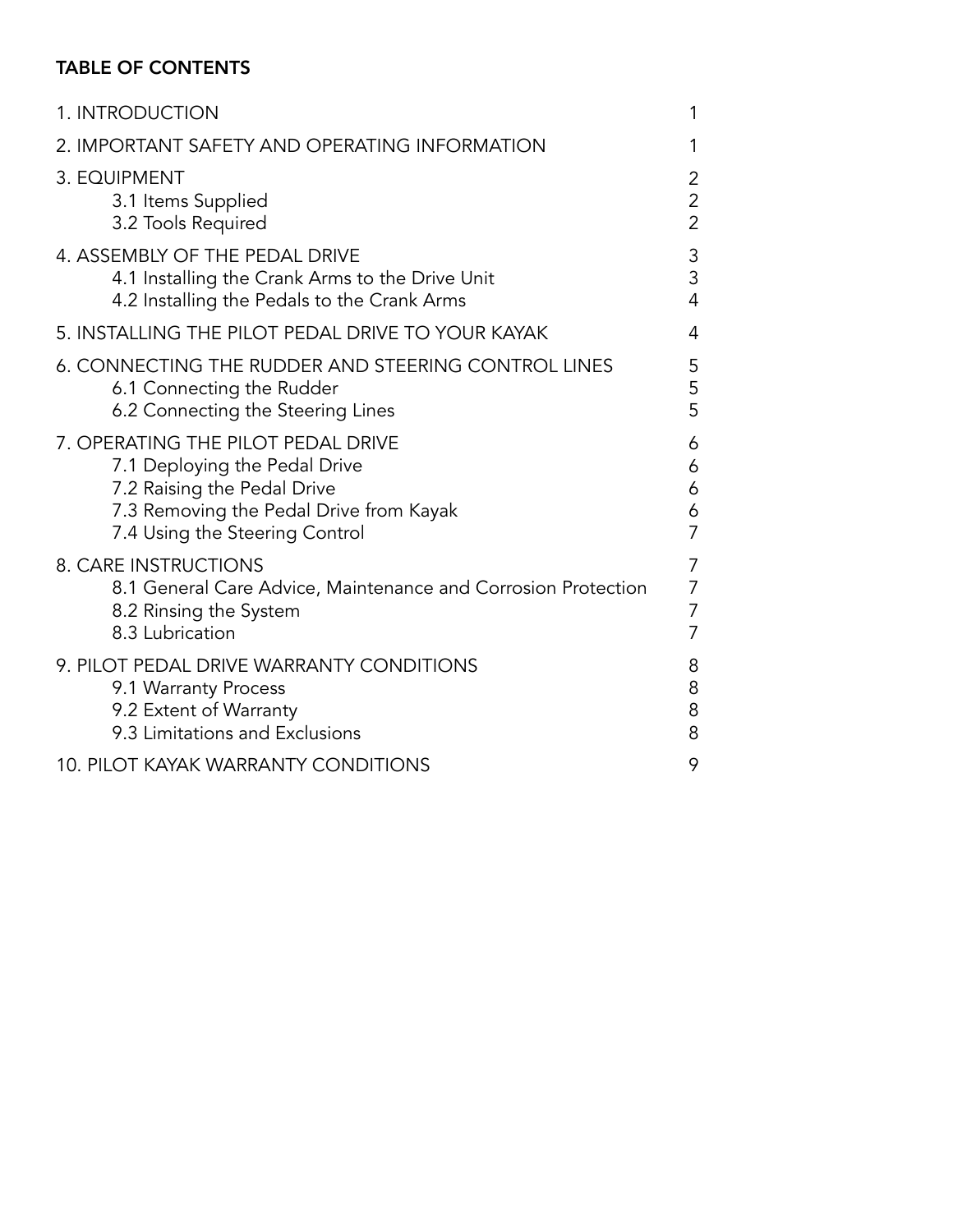# 1. INTRODUCTION

Congratulations on your purchase of the Perception Pilot with Pedal Drive. For your safety and to ensure your highest level of enjoyment from the Pedal Drive it is imperative that you read and comply with this Owner's Manual prior to use.

The Pilot Pedal Drive is intended for use in the Perception Pescador Pilot series kayaks.

The Pilot Pedal Drive is state-of-the-art in terms of technology. It has been designed and manufactured with the utmost care and with a special focus on comfort, user-friendliness, and safety.

# 2. IMPORTANT SAFETY AND OPERATING INFORMATION

The Pilot Pedal Drive is designed to operate safely and reliably as long as it is used according to the Owner's Manual.

Please read this manual carefully before you start to use the Pedal Drive. Ignoring the instructions can result in damage or personal injury. Confluence Outdoor accepts no liability for any damage caused by actions that contradict this Owner's Manual.

- Remove system from kayak when transporting kayak
- Keep hands clear of scupper area when deploying or raising drive
- Rinse the system with fresh water after use in brackish or salt water
- Be aware of your environment when operating the pedal drive
- Avoid collisions and impacts to the system
- Raise unit when launching and coming ashore
- Ensure the pedal drive is fully secured and locked into mounting brackets before operating
- Always take a paddle and PFD with you on board
- Never exceed a distance pedaling from which you are not willing to paddle back
- Do not exceed the capacity limits
- Do not operate the propeller if someone is in the water near the boat
- Inspect the unit often for damage. Do not use if damaged.
- Follow the recommended maintenance schedules.
- After use, always take the pedal drive out of the water.
- If a different propulsion method is used (towing the boat, sailing, use of motor), the pedal drive must be removed
- Follow local laws for the use of permissible mechanized means or registration of your kayak

In addition to these selected warnings, please comply with the complete operating manual.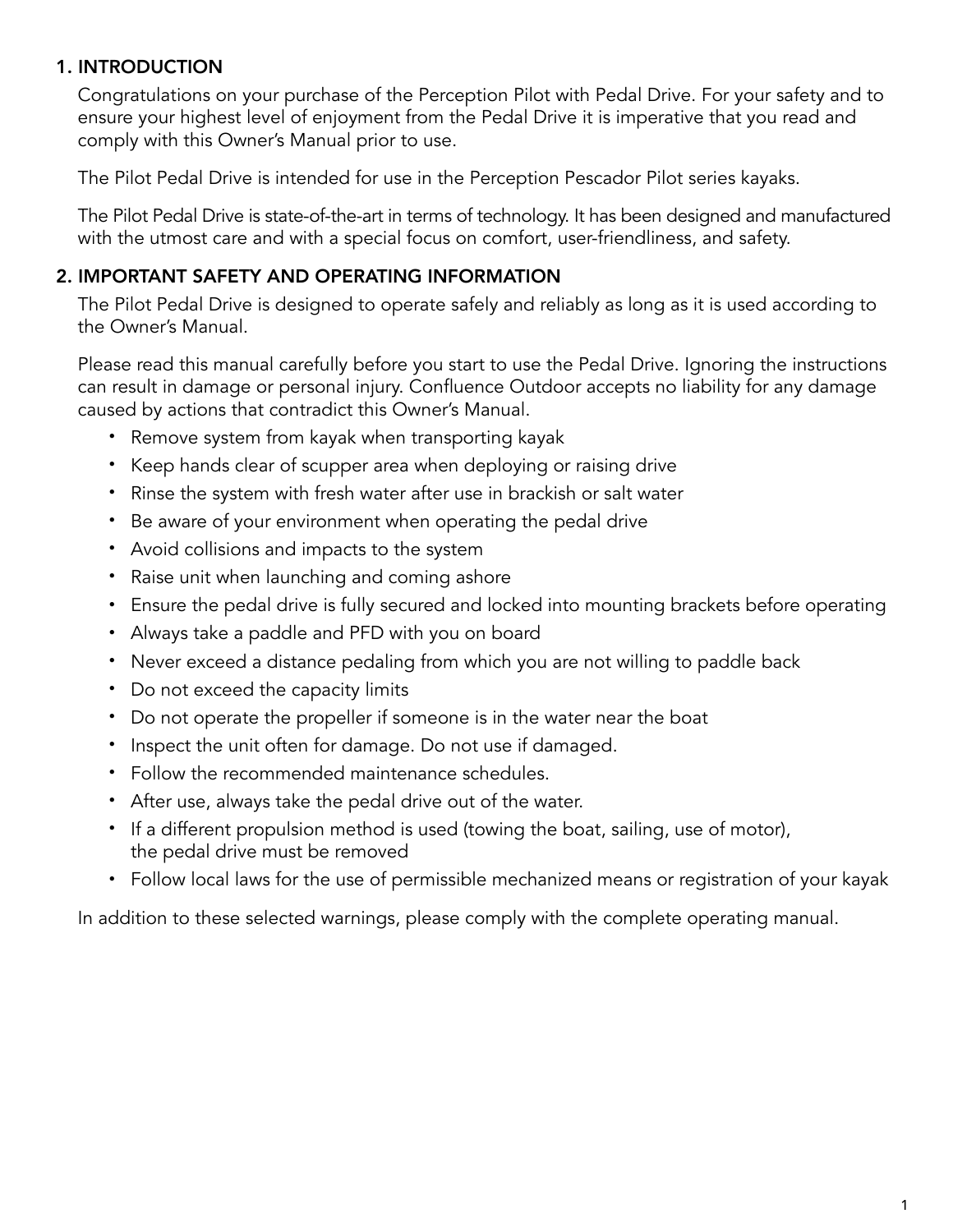# 3. EQUIPMENT

# 3.1 Items Supplied

Your Pilot Pedal Drive package should include the following parts:

- Pilot Pedal Drive (1)
- Left and Right Crank Arm (1 ea.)
- Left and Right Pedal (1 ea.)
- Crank Arm Bolts (2)
- Quick Start Instructions (1)

#### 3.2 Tools Required (not supplied)

- 8 mm Allen Wrench
- 15 mm Open End Wrench

 NOTE: All direction references for left or right in these instructions are given from the perspective of being seated in the boat and looking forward towards the bow.

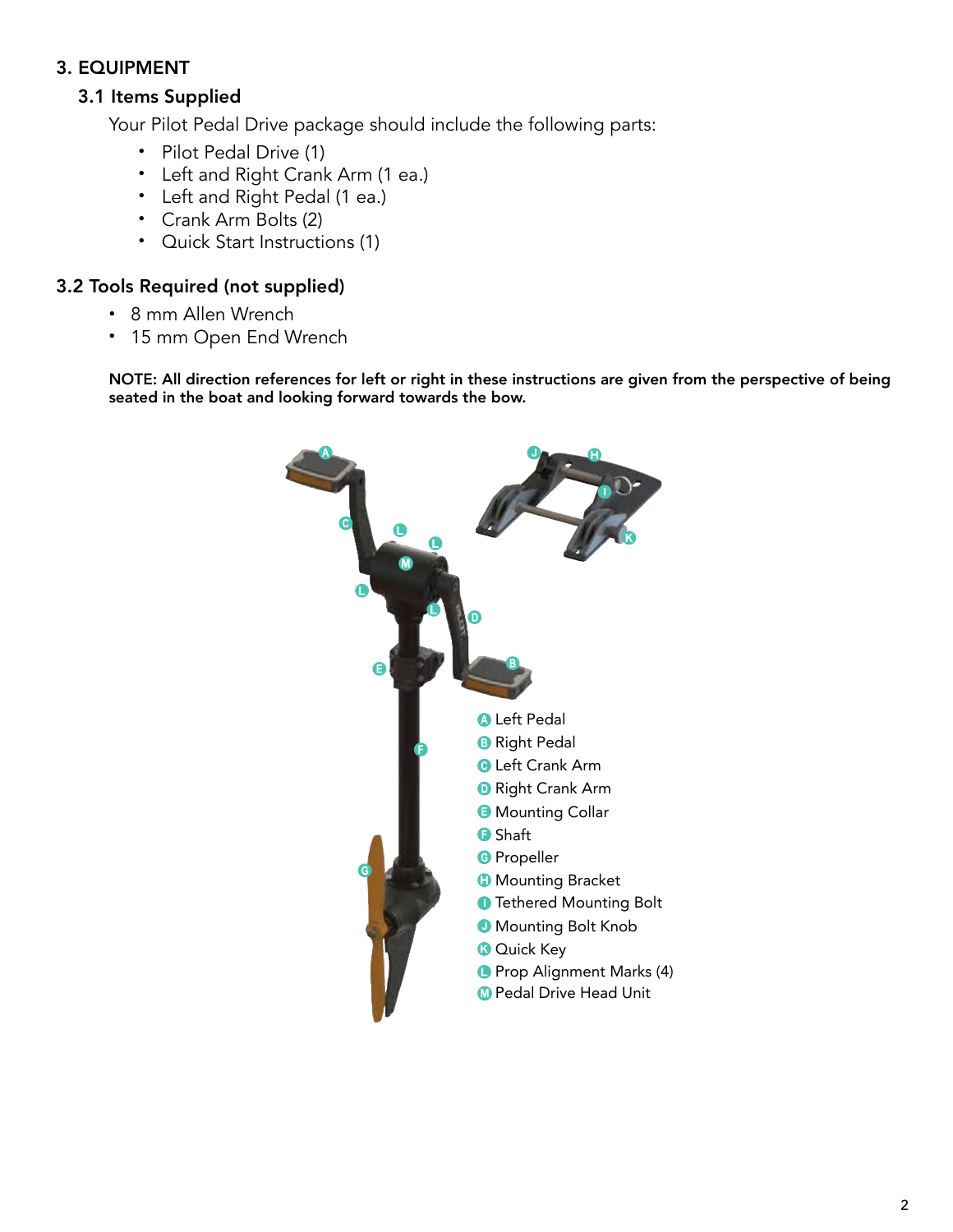# 4. ASSEMBLY OF THE PEDAL DRIVE

#### 4.1 Installing the Crank Arms to the Drive Unit

- 1. Place the Pilot Pedal Drive unit on a flat work surface with the propeller (G) side facing upwards.
- 2. Align the propeller (G) so that it is parallel with the shaft (F) of the pedal drive unit.





- 3. Locate the right crank arm (D) marked with an "R" on the back side of the crank arm.
- 4. Place the right crank arm (D) spindle over the right crank arm shaft of the pedal drive head unit (M).
- 5. The crank arm (D) should be parallel with the propeller (G) and the shaft (F) of the drive unit.



- 6. Use an 8 mm Allen wrench to tighten the crank arm (D) to the system with a crank arm bolt (not shown).
- 7. Repeat process with the left crank arm (C).





 NOTE: It is imperative the propeller (G) and the crank arms (C, D) are aligned properly during assembly for the drive unit to be removed from the kayak using the prop alignment marks (L) on the drive unit head (M).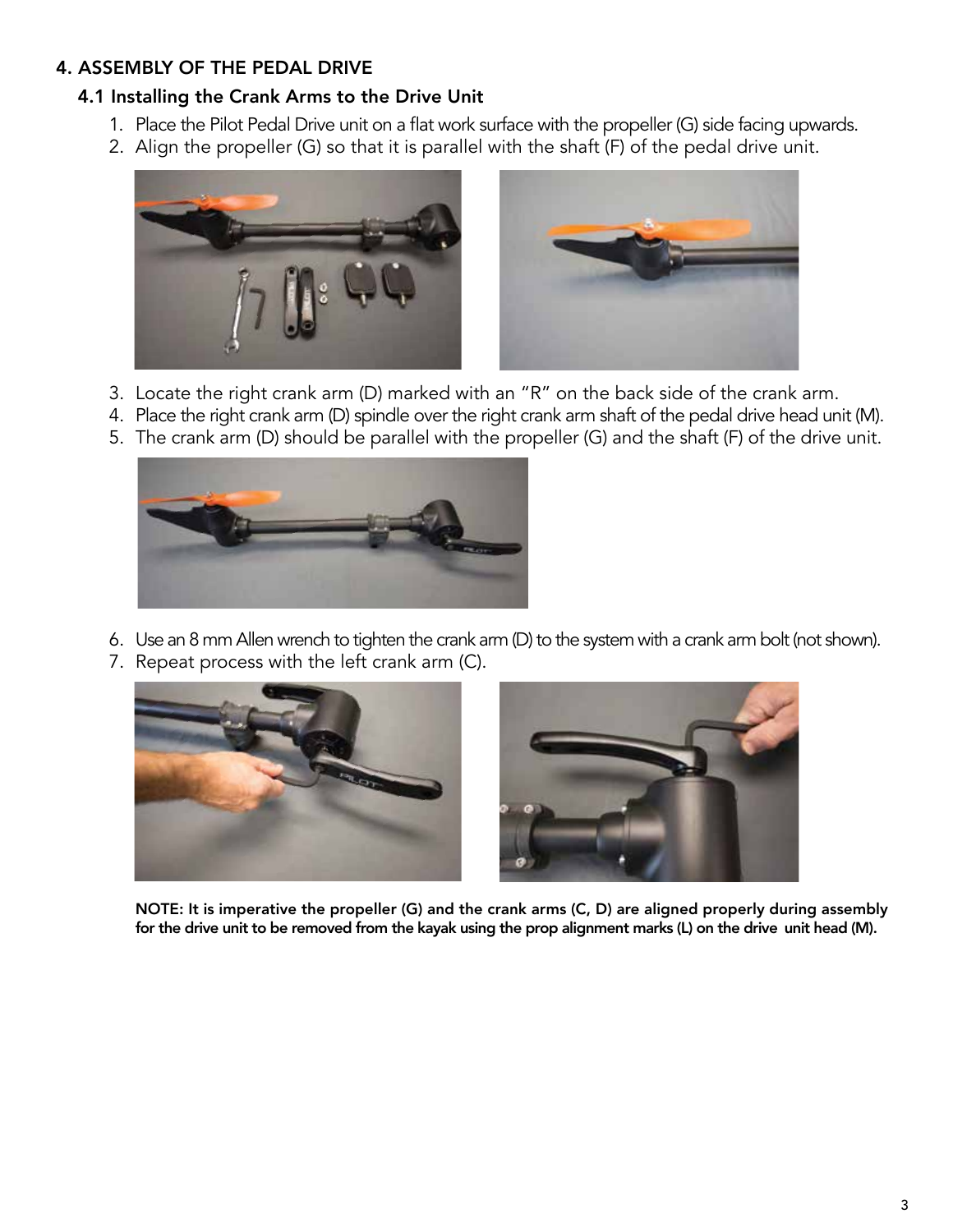## 4.2 Installing the Pedals to the Crank Arms

- 1. Locate the right pedal (B) identified by an "R" on the face of pedal.
- 2. Thread the right pedal mount (B) into the right crank arm (D).
- 3. Use a 15 mm open end wrench to tighten the pedal (B) to the crank arm (D). Hold the opposite crank arm (C) in place to generate resistance.
- 4. Repeat process with the left pedal (A)(reverse threading).



5. The Pilot Pedal Drive is now assembled.



# 5. INSTALLING THE PILOT PEDAL DRIVE TO YOUR KAYAK

- 1. Remove the tethered mount bolt (I) from the mounting bracket (H).
- 2. Leave the quick key (K) in the closed position so that it is bridging the mounting bracket (H).



- 3. Align the propeller (G) so that it is parallel with the shaft (F) of the pedal drive unit.
- 4. Holding the pedal drive at an angle lower the propeller end into the kayak scupper.

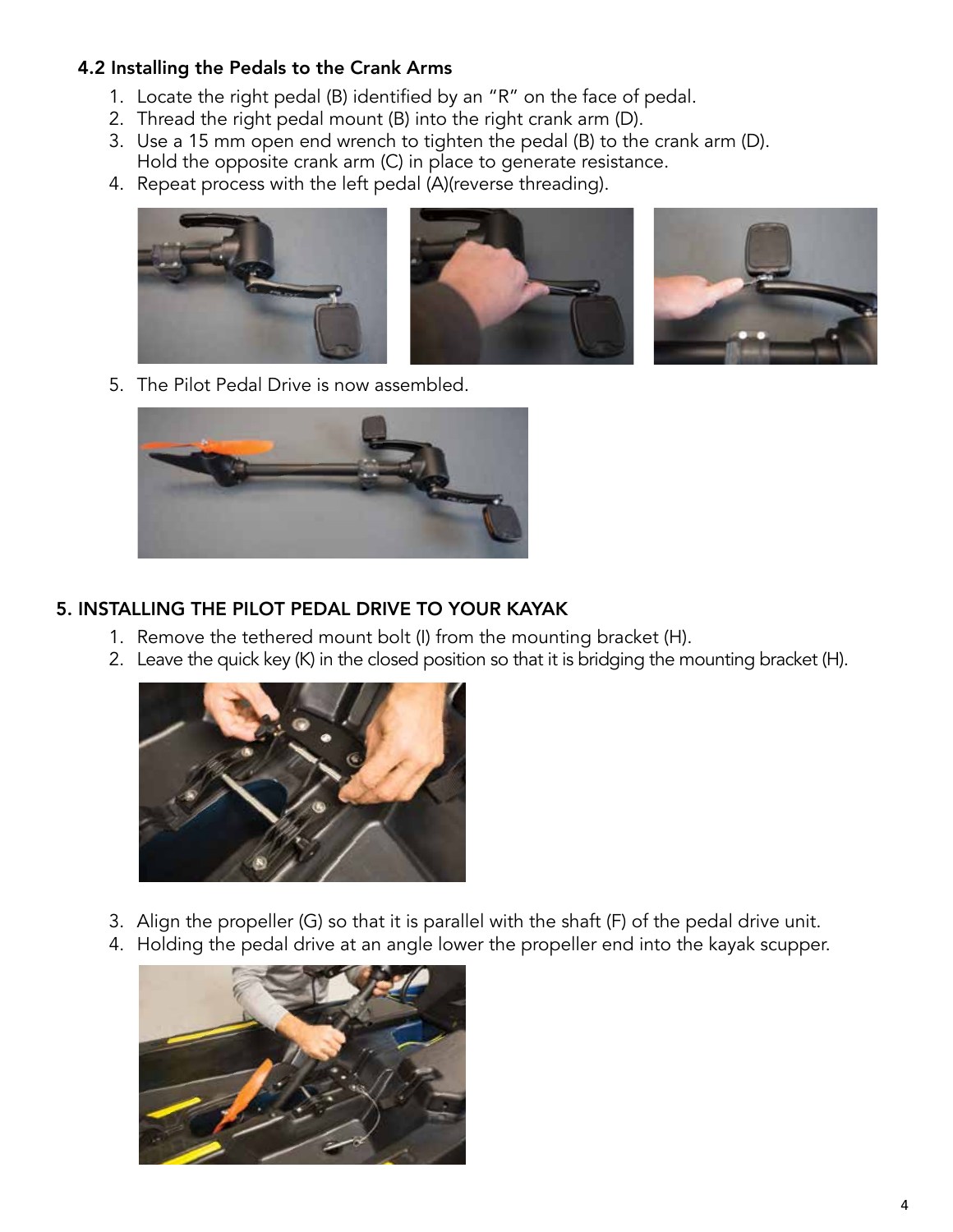5. Align the mounting bracket (H) receiver hole (I) with upper collar (E) receiver hole and insert the mounting bolt (I). Secure the mounting bolt (I) with the threaded knob (J).



NOTE: Your Pilot Kayak includes a plastic scupper cover secured with bungees. Disengage the cover<br>prior to installing your pedal drive. Reengage it during use of the kayak.

## 6. CONNECTING THE RUDDER AND STEERING CONTROL LINES

#### 6.1 Connecting the Rudder

- 1. Remove the rudder from storage and make sure the rudder control lift lines are untangled and running true.
- 2. Stand at the stern transom of the kayak.
- 3. Raise the rudder blade into a vertical position.
- 4. Hold the rudder 180° from its normal position with the wings facing the bow of kayak and install the rudder pin down into the molded-in rudder receptacle and turn the rudder in a clock wise motion until it drops and locks in place.



#### 6.2 Connecting the Steering Lines

- 1. Locate the cord locks attached to the steering control lines at the stern. Remove the split rings and washer.
- 2. Attach from the bottom of the corresponding rudder wing and re-secure at the top with the washer and split rings.





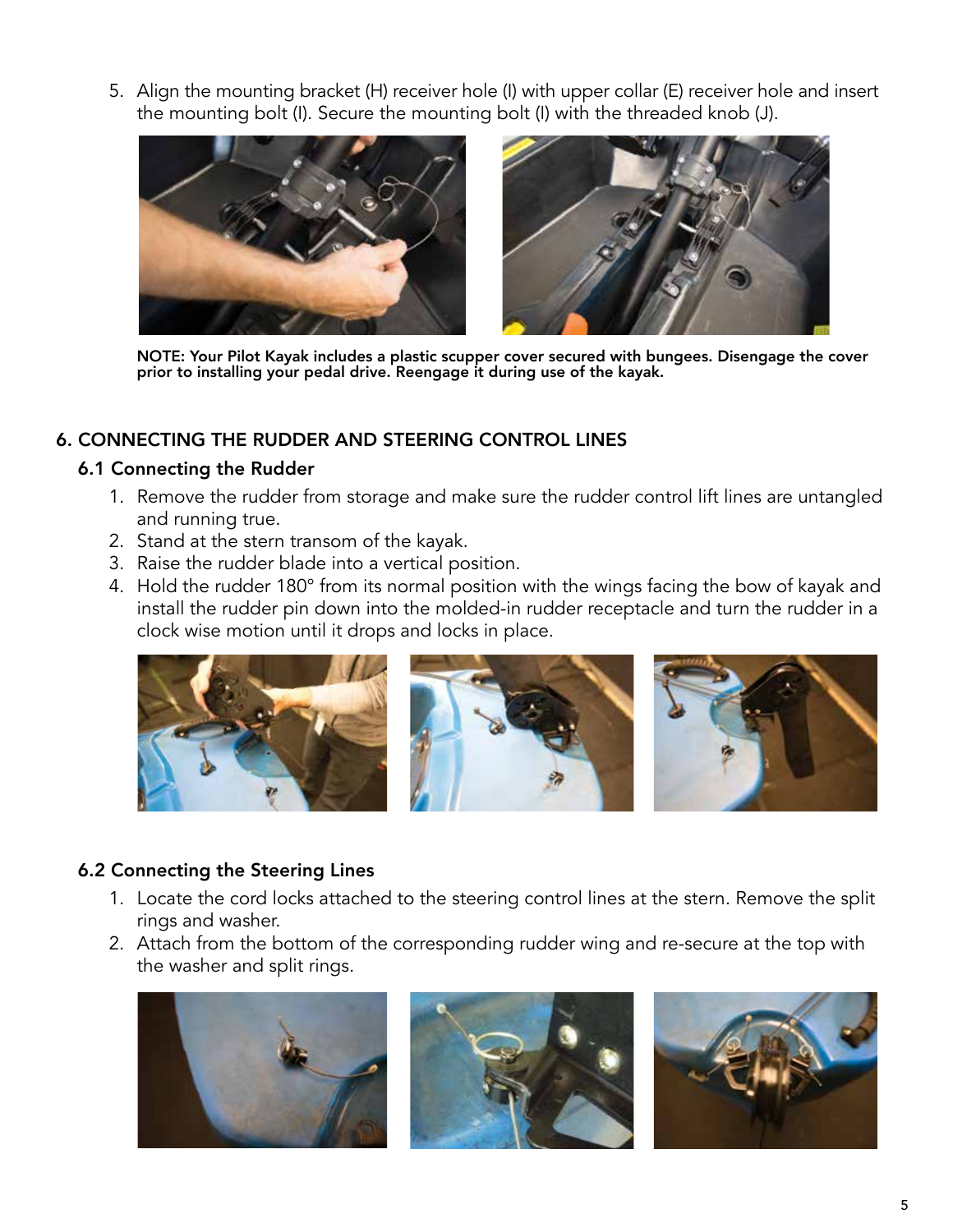# 7. OPERATING THE PILOT PEDAL DRIVE

#### 7.1 Deploying the Pedal Drive

- 1. Align the propeller (G) so that it is parallel with the shaft (F) of the pedal drive unit.
- 2. Retract the quick key (K) and lower the pedal drive through the turbo flaps of kayak until it is in the vertical deployed position.
- 3. Replace the quick key (K). You are now ready to pedal the unit.



CAUTION: Keep hands clear of the scupper when raising or lower the unit to avoid possible injuries.

 NOTE: Ensure that your kayak is in a sufficient depth of water to accommodate the full depth of a deployed pedal drive (approx. 18").

## 7.2 Raising the Pedal Drive

- 1. Align a crank arm (D) to a vertical position so that it is positioned between the prop alignment marks (L) on the pedal drives head unit (M).
- 2. Retract the quick key (K) and raise the pedal drive through the turbo flaps of kayak until it is in the stowed position.
- 3. Replace the quick key (K).



 CAUTION: Always raise the unit to the stowed position when approaching the shore to avoid impacts to the unit. TIP: Look through the scupper and Turbo Flaps to help visually align the propeller.

#### 7.3 Removing the Pedal Drive from Kayak

- 1. Retract the quick key (K).
- 2. Remove the tethered mounting bolt (I) and lift the unit from the mounting bracket (H).

CAUTION: Remove system from kayak when transporting kayak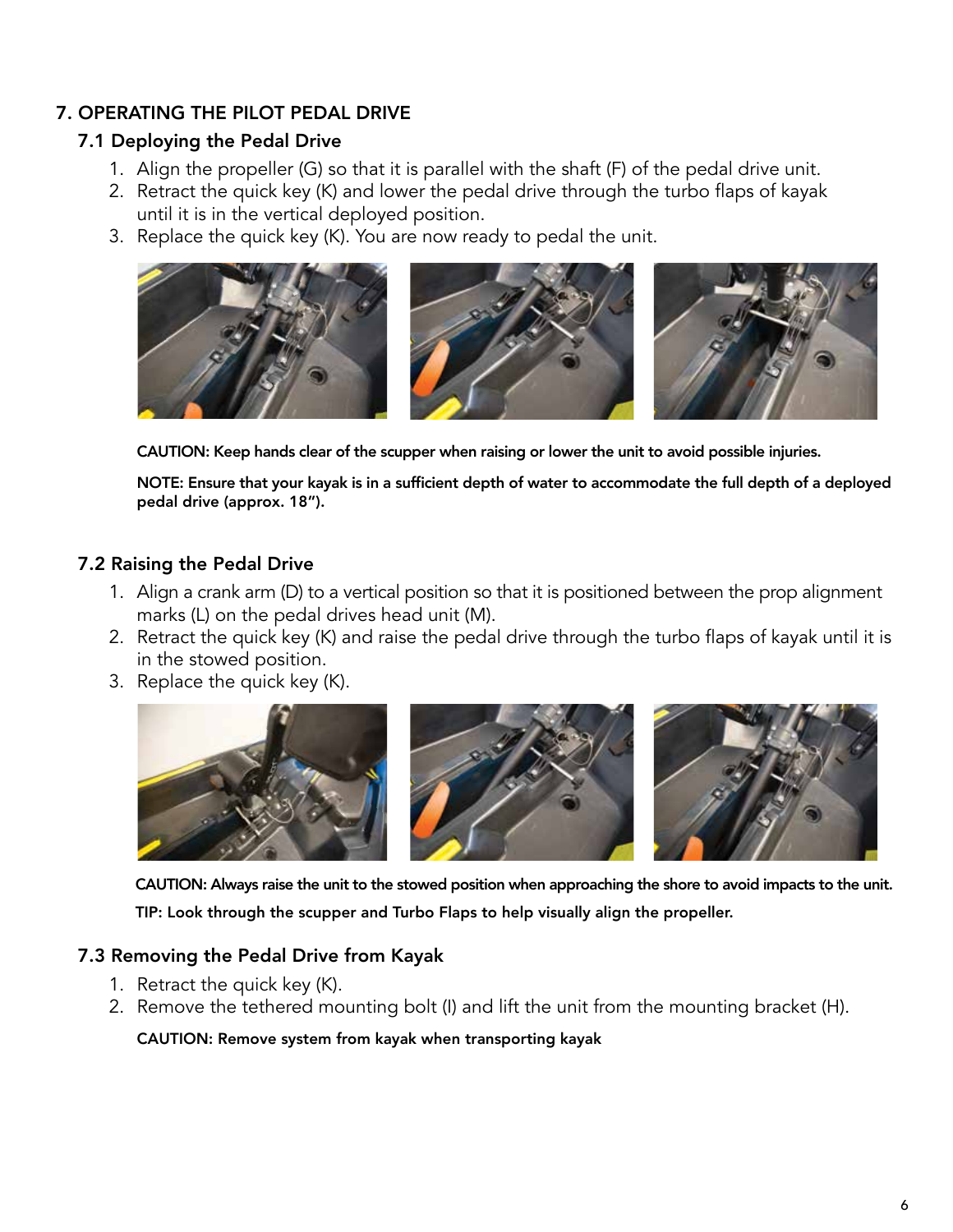# 7.4 Using the Steering Control

 Control your rudder with the Steering Control located on the left side of the Pilot kayak. Rotate the steering handle to the left to control the kayak to the left or rotate the handle to the right to control the kayak to the right. Position the handle in the neutral middle position to steer straight.



## 8. CARE INSTRUCTIONS

#### 8.1 General Care Advice, Maintenance and Corrosion Protection

 Materials were chosen with a high level of corrosion-resistance. All of the materials used in the Pilot Pedal drive are classed as "seawater resistant", not "seawater-proof".

- After use you should always remove the pedal drive from the boat.
- After operation wash all components in fresh water, especially after use in brackish or salt water.

#### 8.2 Rinsing the System

Perform a fresh water low pressure rinse on the entire system after use.

TIP: While you are rinsing your unit is a good time to thoroughly inspect the unit for damage.

#### 8.3 Lubrication

Lubricate your Pedal Drive unit annually.

Remove the set screw from the lubrication port located at the right side of the drive unit head (M).

 Using a Lincoln Manual Hand Pump (model 1142) inject 3-5 pumps of Mobil XHP 222 grease into the port. Re-install the set screw.

We recommend Lincoln Needle Nozzle model 5803.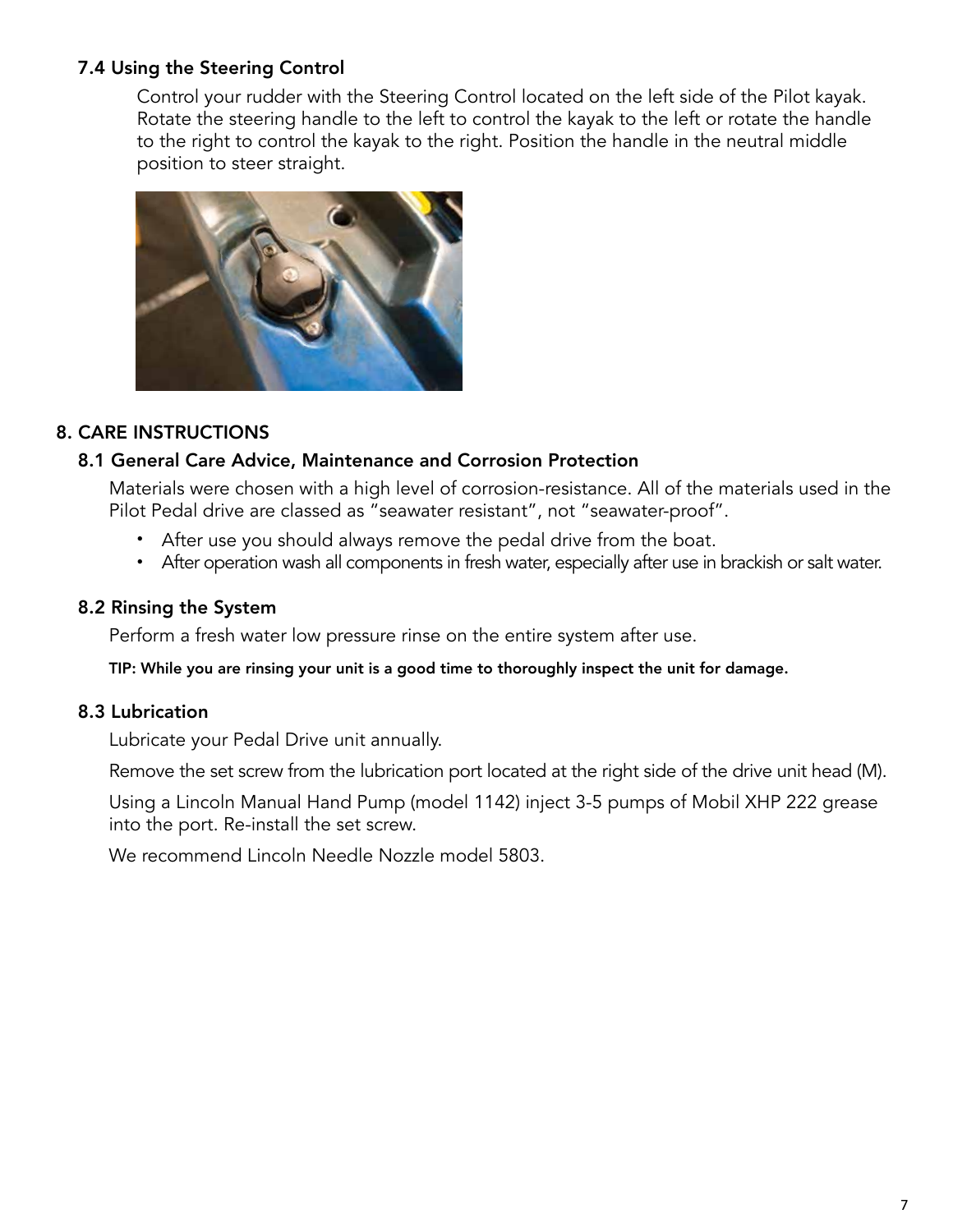# 9. PILOT PEDAL DRIVE WARRANTY

#### 9.1 Warranty Process

Adhering to the following warranty process is a prerequisite to the satisfaction of any warranty claims.

 To initiate a warranty claim please contact Perception customer service at (888) 525-2925. The customer service representative will guide you through the warranty claim process. Additional contact info can be located at the bottom of the owner's manual.

 Before shipping any assumed defective items, it is imperative to coordinate the delivery with Perception customer service. We are unable to accept products which we have not been notified and will therefore refuse delivery.

Customer Service will supply direction on returning warranty claims.

#### 9.2 Extent of Warranty

 The warranty ends two (2) years from the date of purchase from an authorized Perception retailer. The right to claim under warranty expires 30 days after discovery of a fault. You must possess a valid sales receipt of purchase for a warranty to be eligible for processing.

 Perception guarantees the final purchaser of Pilot Drive that the product is free from material and manufacturing faults during the period stated above. Perception will indemnify the final purchaser for any expense for the repair of a material or manufacturing defect. This indemnification obligation does not cover the incidental costs of a warranty claim or any other financial losses (e.g. costs for towing, telecommunications, food, accommodation, loss of earnings, loss of time etc.). Perception decides whether faulty parts are repaired or replaced. Distributors and dealers who repair Pilot pedal drives have no authority to make legally binding statements on behalf of Perception.

# 9.3 Limitations and Exclusions

#### PERCEPTION IS ENTITLED TO REFUSE A WARRANTY CLAIM IF:

- The warranty was not correctly submitted
- The user is not the original owner with proof of purchase
- The safety, operating and care instructions in the manual were not observed
- Previous maintenance or repairs were not undertaken by organizations authorized by Perception or parts that were not original spare parts were used unless the end user can prove that the use of such parts did not contribute to the development of the fault.
- • The product was in any way altered or modified or parts and accessories were added that are not expressly permitted or recommended by Perception.
- As well as the rights arising from this warranty, the customer also has legal warranty claim rights arising from the purchase contract with the dealer that are not hampered by this warranty

#### THE WARRANTY ALSO DOES NOT COVER:

- Normal wear and tear and aging of product
- Damaged by extreme weather or environmental conditions
- Damaged while in possession of a freight carrier, a dealer, consumer, or any party other than Perception
- Damaged by accident, neglect, improper use or handling
- Damage caused by hitting submerged objects or launching or landing your kayak without retracting the pedal drive unit
- Kayaks that have been towed by power or sail boats
- Units sold as "demos" (units that have been used for commercial or rental purposes)